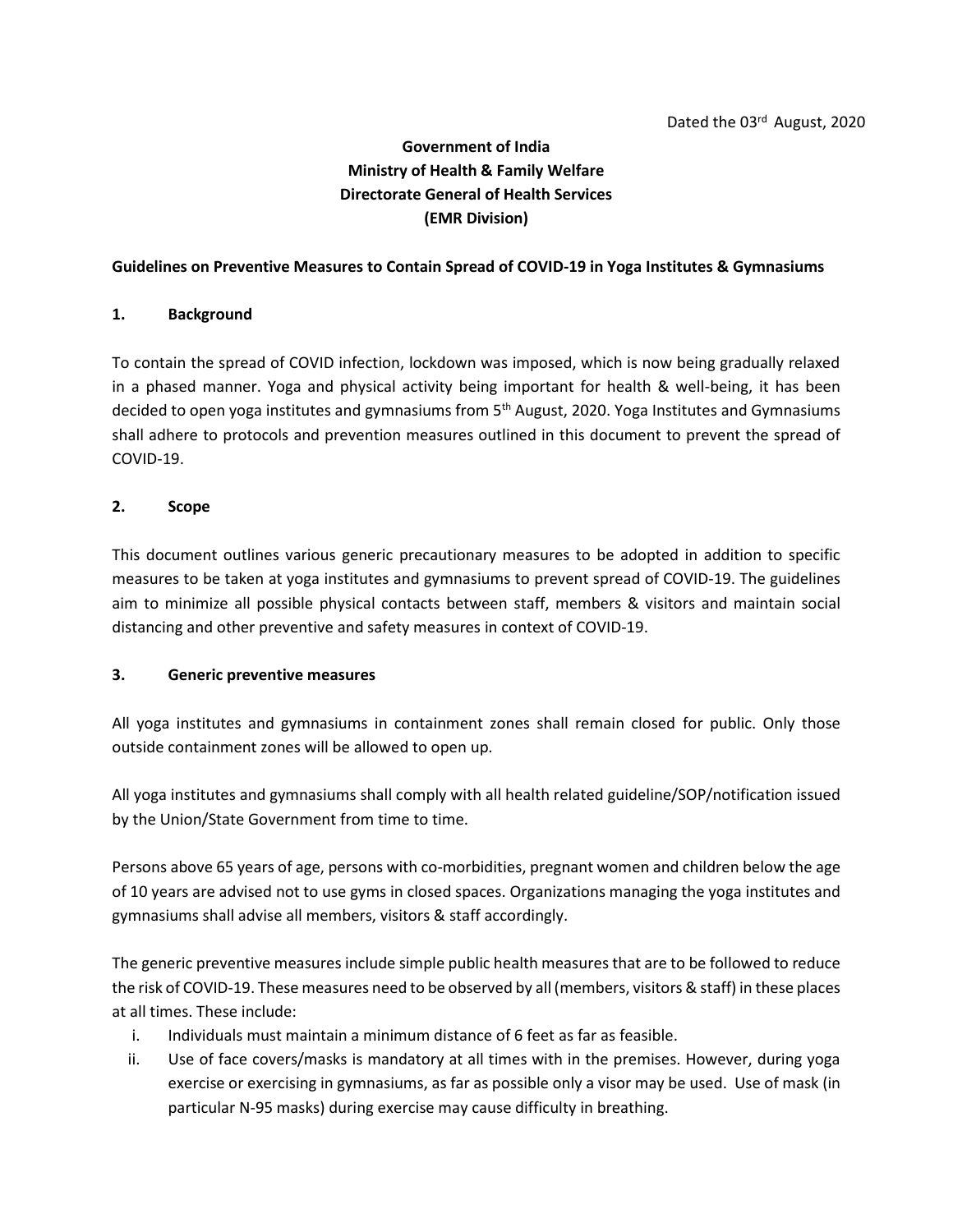- iii. Practice frequent hand washing with soap (for at least 40-60 seconds) even when hands are not visibly dirty. Use of alcohol-based hand sanitizers (for at least 20 seconds) can be practiced wherever feasible.
- iv. Respiratory etiquettes to be strictly followed. This involves strict practice of covering one's mouth and nose while coughing/sneezing with a tissue/handkerchief/flexed elbow and disposing off used tissues properly.
- v. Self-monitoring of health by all and reporting any illness at the earliest to state and district helpline.
- vi. Spitting should be strictly prohibited.
- vii. Installation & use of Aarogya Setu App shall be advised to all.

# **4. Specific measures to be followed include-**

**a. Before opening the yoga institutes/gymnasiums**

# **Processes & premises redesigning including proper placement of equipments**

- i. Plan yoga/gymnasiums floor area based on  $4m<sup>2</sup>$  per person.
- ii. Place equipments, including cardio and strength machines, 6 feet apart, wherever feasible, by moving equipment to facilitate social distancing
- iii. Where available, utilize any outdoor space by relocating equipment outside.
- iv. Create specific pathways for entering and exiting exercise areas within closed spaces using floor or wall markings
- v. Ensure queue management, inside and outside the premises, with specific markings on the floor with a gap of 6 feet.
- vi. Promote card based/contactless payment.
- vii. For air-conditioning/ventilation, the guidelines of CPWD shall be followed which emphasizes that the temperature setting of all air conditioning devices should be in the range of  $24-30^\circ$ C, relative humidity should be in the range of 40- 70%, intake of fresh air should be as much as possible and cross ventilation should be adequate.
- viii. Limit the number of staff and members within the general gymnasium floor, specific workout areas and change rooms by:
	- a. Restricting the number of members allowed in specified areas
	- b. Implementing 'fitness sessions' for particular exercise areas with requirements for members to register (ideally online) for specific sessions
- ix. Lockers will remain in use, as long as social distancing is maintained.
- x. Ensure dustbins and trash cans are covered at all times
- xi. Spas, Sauna, Steam Bath and Swimming Pool (wherever applicable) shall remain closed.

# **Disinfection**

All areas within the premises shall be disinfected using clinically approved disinfectants. The areas to be disinfected include but are not limited to –

i. Entrances to premise, building, rooms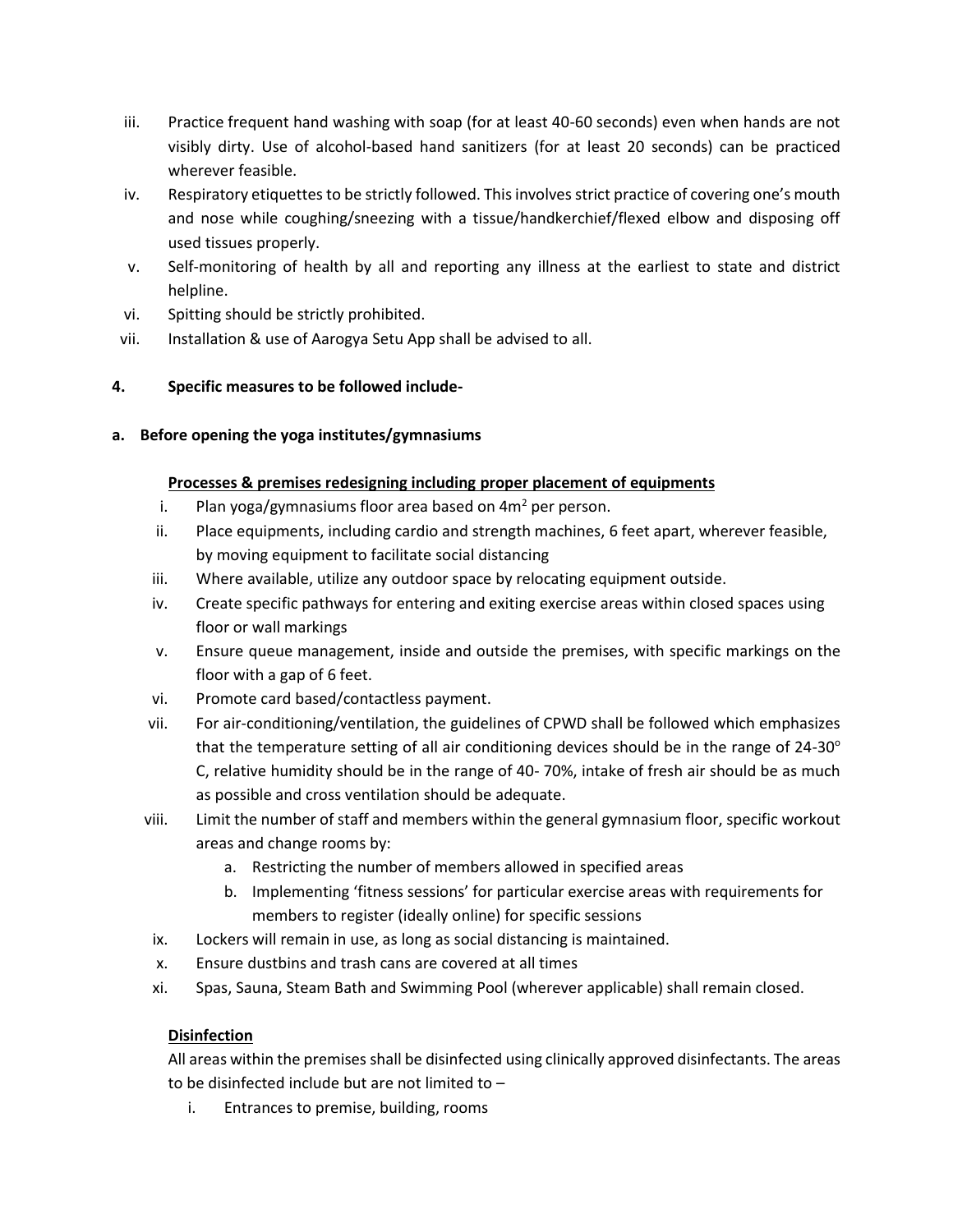- ii. All open areas used by staff and visitors
- iii. Washrooms and toilets
- iv. Shoe baths (Members will be encouraged to carry separate workout shoes)
- v. All other frequently touched surfaces (doorknobs, handles etc.)
- vi. Equipment in gymnasiums

### **Planning and Scheduling of Activities**

- i. Calculate the maximum capacity per session based on redesigned spaces. Accordingly schedule the session and inform the members.
- ii. Yogic Kriya(s)
	- a. The practice of Yogic Kriya(s) may be avoided for the time being. Even if it is to be practiced essentially, it may be done in open spaces
	- b. Guidelines for practitioners (Yoga guideline for Covid-19) issued by the Ministry of Ayush (available at: [https://www.ayush.gov.in/\)](https://www.ayush.gov.in/) may also be followed
- iii. Group fitness rooms and classes
	- a. Staggering class session times and allowing minimum of 15-30 minutes between classes to avoid overlap between members arriving and leaving
	- b. Offering group fitness classes online, wherever possible
	- c. Restricting the number of persons allowed per group fitness class based on the size of the room and the nature of the fitness activity
- iv. Personal training in yoga institutes/gymnasiums
	- a. Ensure 6 feet distance between personal trainer and clients during personal training sessions, wherever feasible.
	- b. Ensure sessions are tailored to include only exercises that do not require physical contact between the trainer and the clients including setup and use of equipment
	- c. Limit the number of clients per session & ensure adequate spacing amongst all clients.
	- d. Utilize outdoor spaces at the yoga institutes/gymnasiums where available
- v. For Employees:
	- a. Shifts and attendance to be planned to ensure social distancing
	- b. Staff residing in the containment zone shall not attend the facility till containment zone is de-notified
	- c. Housekeeping staff to be informed & trained about norms for waste management & disposal
	- d. All employees who are at higher risk i.e. older employees, pregnant employees and employees who have underlying medical conditions to take extra precautions. They should preferably not be exposed to any front-line work requiring direct contact with the clients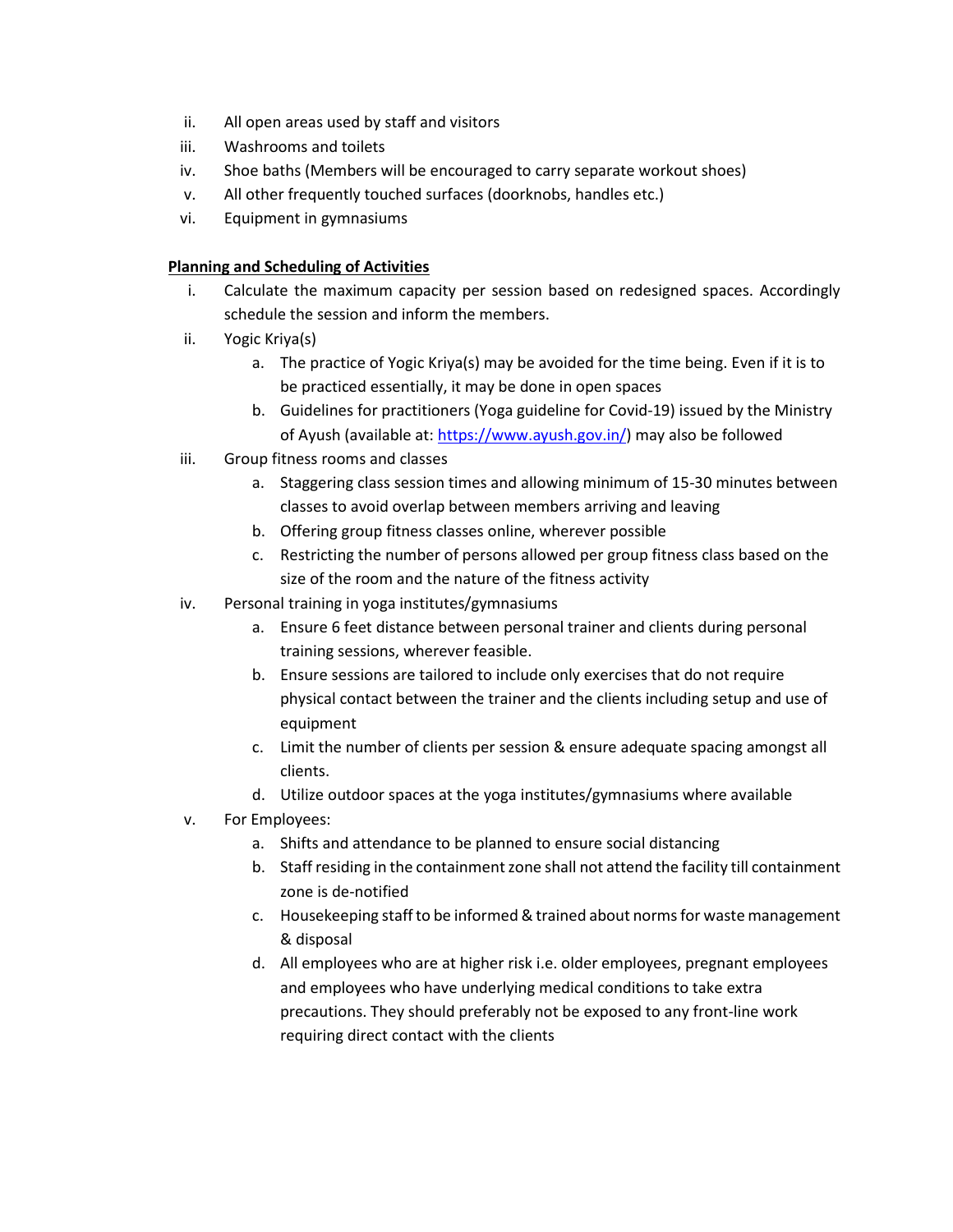### **Availability and Management of Supplies**

- i. Appropriate personal protection gears like face covers/masks, visors, hand sanitizers etc. shall be made available by management to the members, visitors & staff
- ii. Provide an adequate supply of disinfectant wipes or disinfecting solutions and disposable paper towels for members/staff to wipe exercise equipment clean before and after use.
- iii. Ensure availability of pulse oximeters to record oxygen saturation of members prior to the exercise.

# **b. After opening the yoga institutes / gymnasiums**

#### **At the entry point**

- i. Entrance to have mandatory hand hygiene (sanitizer dispenser) and thermal screening provisions.
- ii. Only asymptomatic persons (including staff) be allowed in the premises.
- iii. All persons to be allowed entry only if using face cover/masks.
- iv. All members, visitors and staff may consider using Aarogya Setu application for risk identification at all times inside the yoga institute/gymnasiums
- v. Posters/standees on preventive measures about COVID-19 to be displayed prominently. Audio and Video clips to spread awareness on preventive measures for COVID-19 may be regularly played.
- vi. Ensure minimum distance of 6 feet at all times in queues
- vii. Proper crowd management in the parking lots, in corridors and in elevators duly following social distancing norms shall be organized.
- viii. Staggering of members/ visitors to be done, with separate timing slots, to allow for adequate physical distancing and disinfection of premises & equipment.
- ix. In yoga institutes, shoes / footwear are to be preferably taken off outside the premises where yoga exercises are done. If needed they should be kept in separate slots for each individual / family by the persons themselves.
- x. Details of check-in and checkout times of members and visitors must be recorded (name, address and phone number)

# **Prior to exercising in the gymnasiums using equipment for cardio, strength training etc.**

- i. Ensure that the equipment has been disinfected, particularly the frequently touched surfaces before each use
- ii. Sanitize middle finger with alcohol swab and check oxygen saturation using pulse oximeter. Those having oxygen saturation below 95% should not be allowed to exercise. Call central / state helpline / ambulance and refer such persons to the nearest health facility
- iii. Remove mask and **wear visor as far as feasible** while exercising.
- iv. Hand sanitizer stations must be provided near each gymnasium equipment
- v. Ensure that members sanitize their hands before using gymnasium equipment